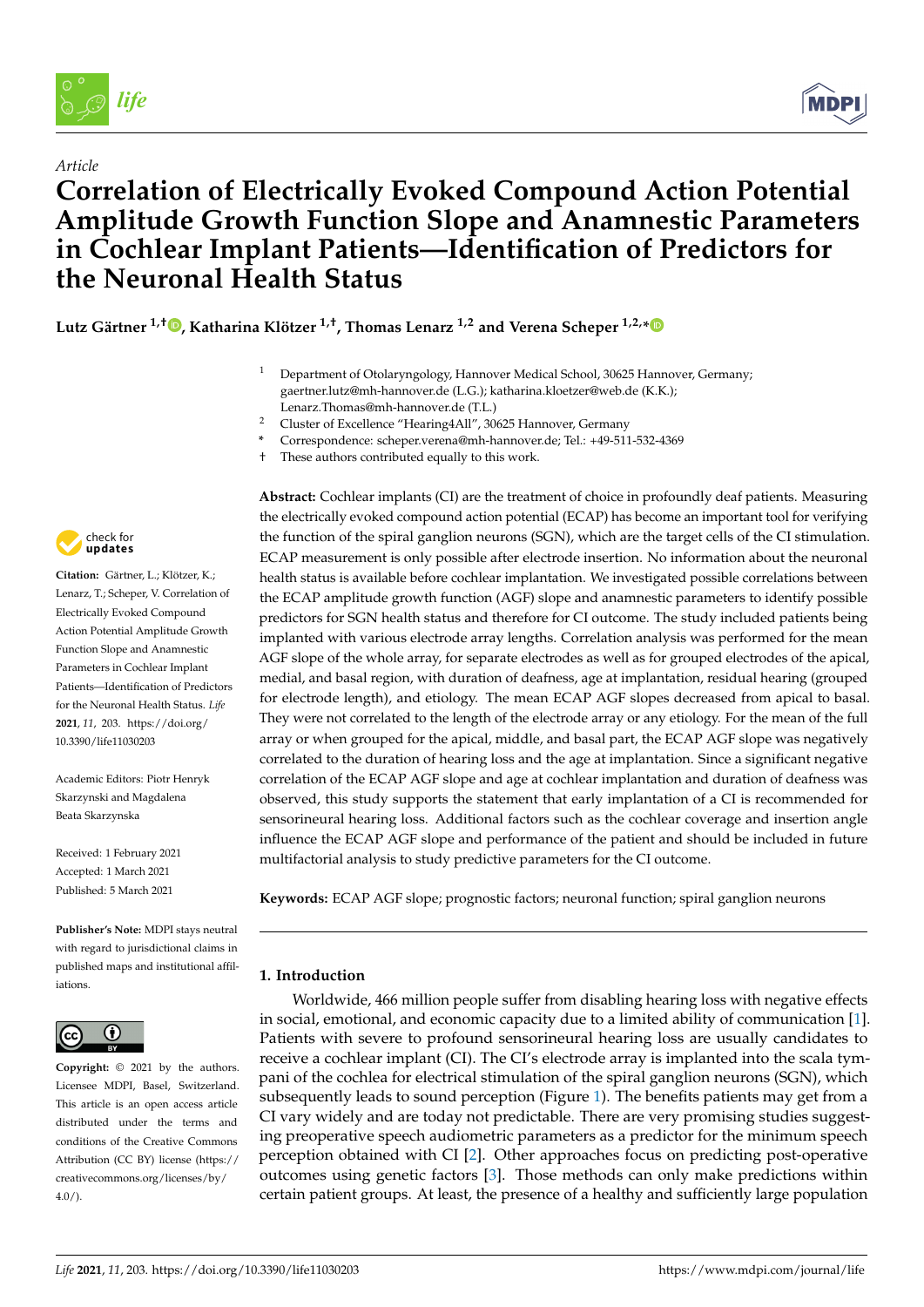of SGN that is able to transduce the encoded auditory information via the afferent auditory system to the auditory cortex has to be considered as prerequisite for cochlear implant outcome. The function and number of SGN correlates, at least in rodents, with the slopes of the electrically evoked compound action potential (ECAP) of the auditory nerve [4,5]. ECAP measurements in human CI users were also indicating such correlation [6–9]. Steeper slopes of ECAP input/output functions have been found to be generally associated with higher SGN density [10].



**Figure 1.** Graphical illustration of ECAP AGF slopes in individuals with more vital SGN (**A**), where the slope is steeper, and for less healthy SGN (**B**), where the slope is more flattened. The differences between the negative (N) and positive (P) peaks N1–P2 for the various stimulation levels  $(\mu A)$  are plotted. The slope of the growth function is marked in green. The drawn inlets in A and B illustrate the scala tympani and organ of Corti with erased hair cells and the surviving spiral ganglion neurons (SGN) with a higher number as seen in individuals with a more steep AGF slope (**A**) and a reduced number of SGN, resulting in a more shallow slope and a reduced maximum ECAP amplitude (**B**), respectively. An electrode contact (EC) of the CI array located in the scaly tympani is shown as the source of the electrical stimulation.

In contrast to animal models, histological information on SGN number and electrophysiological data in humans are rare. It is known that, as in animal models [11,12], in hearing impaired patients, the SGN degenerate over time [13,14]. A statement about the electro-responsivity, and thus the health, of the cells could not be made because of the histological evaluation only. It may be that although the cell count remains stable after deafening over the years, the function of the neurons, and thus their electrical responsiveness, decreases. A high number of stimulated neurons is considered to positively influence the outcome of the CI in patients [15–18]. However, a relation between the number of surviving SGN and CI performances has not been found yet [19,20], since the correlation of histology and electrophysiology in humans is only possible postmortem. Instead, the electrically evoked compound action potential (ECAP) measurement can be used to indirectly describe the number and function of the SGN, giving some prognostic information about the benefit one may receive by cochlear implantation. To perform the ECAP measurement, an inserted electrode array inside the cochlea is necessary. To predict the postoperative performance with a CI, it would be desirable to have an indirect measure of the functional status of the auditory nerve. For this purpose, we investigated the correlation of the ECAP amplitude growth function (AGF) slope with the anamnestic parameters duration of deafness, age at implantation, etiology, and residual hearing.

#### **2. Materials and Methods**

#### *2.1. ECAP AGF Slope*

In CI users, it became possible to record the ECAP via the inserted electrode array [21], and this procedure has been implemented into the clinical software of all CI manufactures. Due to its short latency, the P1 wave cannot be recorded, and the ECAP response consists of an N–P complex, which corresponds to the N1–P2 complex of the EABR recording. The ECAP amplitude is defined as the difference between the electric potential of these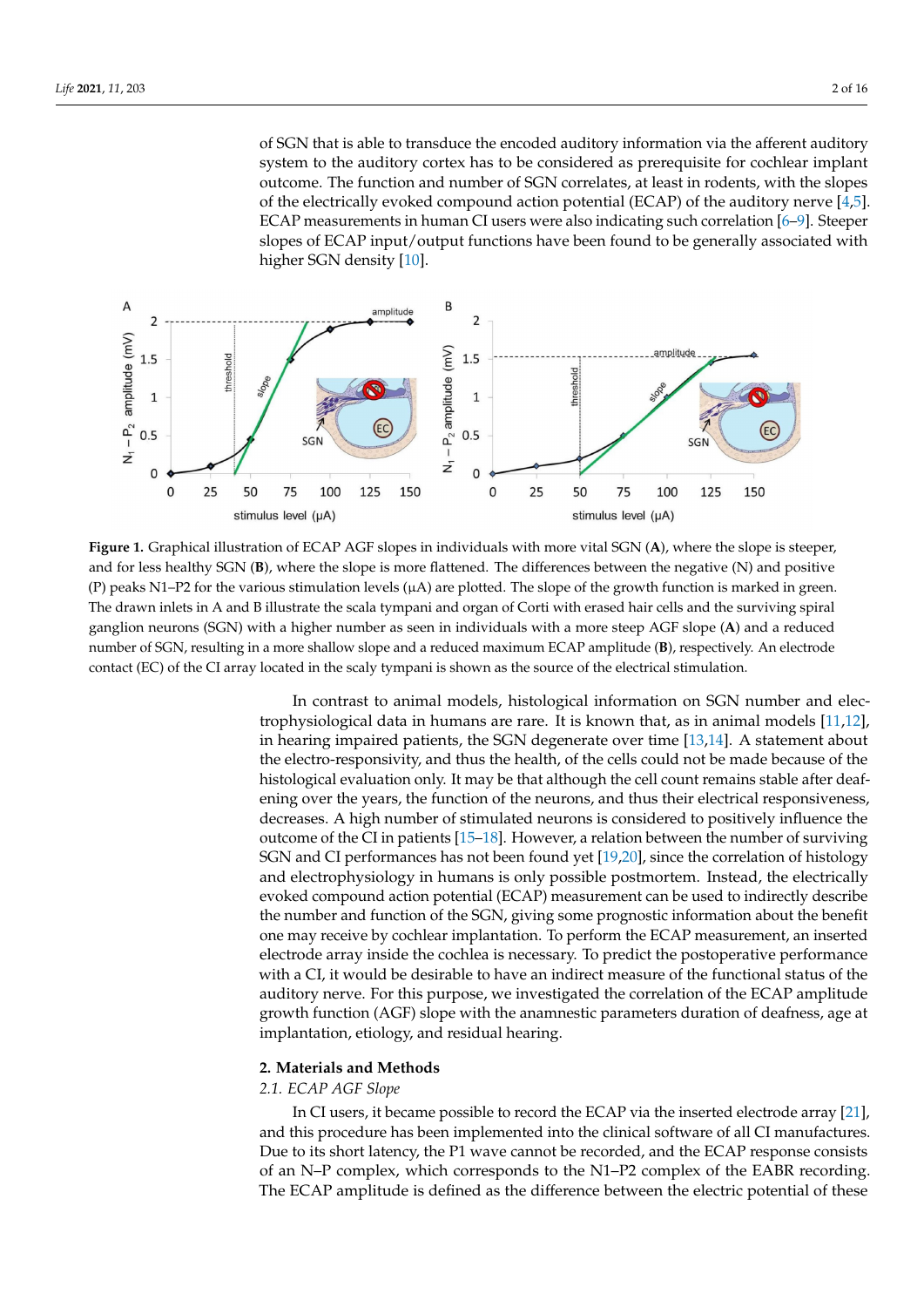characteristic negative (N) and positive (P) peaks [22]. With increasing stimulation level, the ECAP amplitude is rising according to a sigmoid-shaped amplitude growth function (AGF; Figure 1). A higher slope value ( $mV/\mu A$ ) is expected to correlate with healthier SGN, whereas lower slope values are expected to be found at lower SGN densities.

#### *2.2. ECAP Measurement*

At our clinic, ECAP measurements are routinely performed intra- as well as postoperatively to receive information on the electrode–nerve interface. In this retrospective analysis, the postop measurements are used, which were recorded via the clinical software MAESTRO (MED-EL, Austria) using the ART (Auditory Nerve Response Telemetry) task. Within the ART task, "Alternating Polarity" is used as artifact reduction paradigm per default. Two stimuli are applied consecutively, one with the anodic leading phase and another with the cathodic leading phase. By averaging the responses of these two pulses, the artifact can be reduced [22]. In addition, the zero amplitude template subtraction algorithm, implemented in the ART task, was applied to all recordings to compensate for the amplifier artifact. Thereby, also a linear drift artifact will be removed automatically through rectification.

Recording parameters like number of steps, number of averages, minimum and maximum stimulation level, and pulse duration were chosen differently depending on the aim of the measurement. To investigate the electrode–nerve interface, a few measurement points are sufficient. To calculate an ECAP threshold, more points are necessary to establish a regression line through the linear region of the AGF. Each recording was reviewed with respect to ECAP responses. The linear regression line, automatically generated by the clinical software MAESTRO, was corrected to fit data points within the linear region, as shown in the examples of Figure 1. From these regression lines, ECAP threshold and slope of the AGF were calculated; 219 patients fulfilled these criteria. Those patients were checked for complete documentation of the anamnestic parameters, resulting in 139 patients being included.

In MED-EL CI implant devices, electrode array lengths are 16, 20, 24, 28, and 31.5 mm. All arrays were inserted to their full length. Current level and charge level are approximately equal to SI units: 1 cu  $\approx$  1  $\mu$ A, 1 qu  $\approx$  1 nC.

Since the electrode arrays consisted of 12 electrode contacts, the postoperative ECAP measurement dataset can have a maximum of 12 measurements. There are patients where all 12 electrodes were stimulated successfully. However, there are also patients in whom the ECAP AGF slope of some electrodes is documented as not measurable (e.g., it is too loud for the patient, or an exact value cannot be determined because too few data points are available to calculate the slope) or not available (which means no measurement was made on this electrode for unknown reasons). Those missing values were either very conservatively replaced by single imputation of the worst possible value 0 (analysis A), or excluded from analysis (analysis B) [23]. ECAP slope was shown to increase from the basal towards the apical region [8]. To analyze effects correlating with the location of the electrode contact, different groups of electrodes were defined over which the averaged ECAP slope was calculated:

- 1. Whole array: electrodes 1–12
- 2. Apical region: electrodes 1–3
- 3. Medial region: electrodes 4–9
- 4. Basal region: electrodes 10–12
- 5. Single apical electrode no. 1
- 6. Single apical electrode no. 2
- 7. Single apical electrode no. 3

#### *2.3. Anamnestic Parameters*

This retrospective study investigated whether the ECAP AGF slope, and therefore presumably the function of SGN, correlates with data that are available before cochlear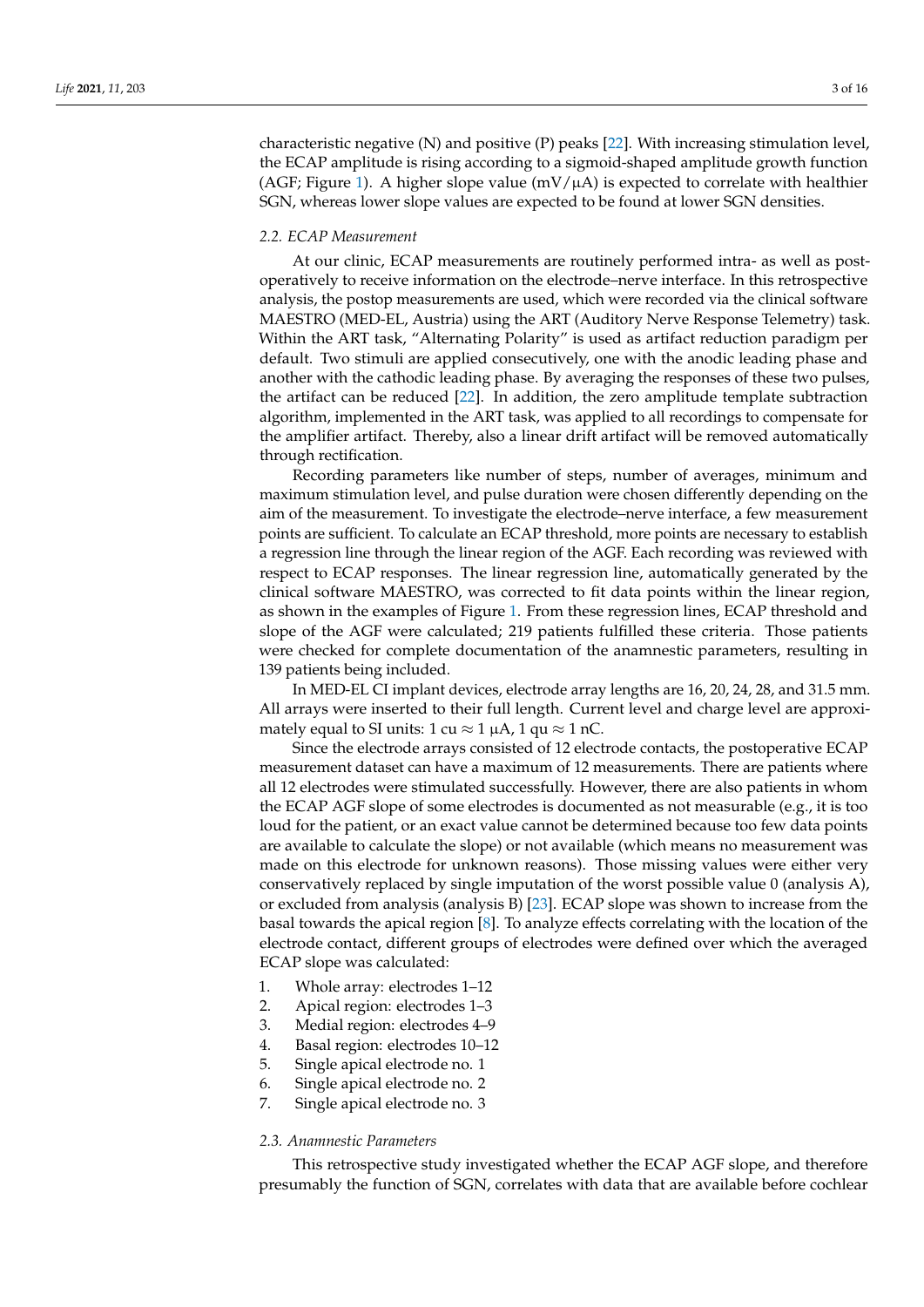implantation: the duration of deafness, the age at implantation, the etiology, or the residual hearing. For all variables, the data from 139 patients were analyzed.

All necessary data were selected from the patient medical files and the CI database at Hannover Medical School and supplemented with the available measurements. The influencing factors were determined as follows:

The duration of deafness is expressed in years and measured from the time of deafness to the date of surgery. Patients deaf for less than one year were set to 0.5 years. All remaining time periods were rounded down to half year steps. There were patients for whom no exact date of deafness was given, because they could not give or did not know the exact date of deafness, or because they had some residual hearing before surgery and were therefore not considered deaf. In these cases, the date when the patient was considered hard of hearing was used for calculation.

Age at implantation is indicated in years. The period from birth to implantation is given. Rounding up and down was the same as for the duration of deafness.

In some cases, the age at implantation can be determined more exactly than the duration of deafness, since the latter is often a subjective parameter and should therefore be considered less strongly when judging on anamnestic parameters.

The influencing factor etiology was classified regarding the occurrence:

- 1. unknown  $(N = 39)$
- 2. not documented  $(N = 39)$
- 3. acute ( $N = 50$ )
- 4. progressive  $(N = 11)$

and regarding the cause of the hearing loss:

- 1. unknown  $(N = 7)$
- 2. not documented  $(N = 40)$
- 3. sudden idiopathic hearing loss, acute hearing loss ( $N = 42$ )
- 4. infection  $(N = 12)$
- 5. syndrome, hereditary  $(N = 15)$
- 6. trauma, ototoxins  $(N = 23)$
- 7. presbyacusis  $(N = 0)$

The etiology and mean ECAP AFG slope of all electrodes were plotted (Figure 2) to decide for the correct procedure for statistical analysis. "Unknown" was defined as reference category so that the significance of all other groups has to be considered on the basis of this group. As no patient in our study group suffered from presbyacusis, this cause was not taken into account for further analysis.



**Figure 2.** The mean ECAP AGF slopes of the different etiology groups for data set **A** (**left**) and data set **B** (**right**) are plotted. The circles and asterisk indicate individual points that are outliers with small circles indicating "out" values and stars indicating "far out" values.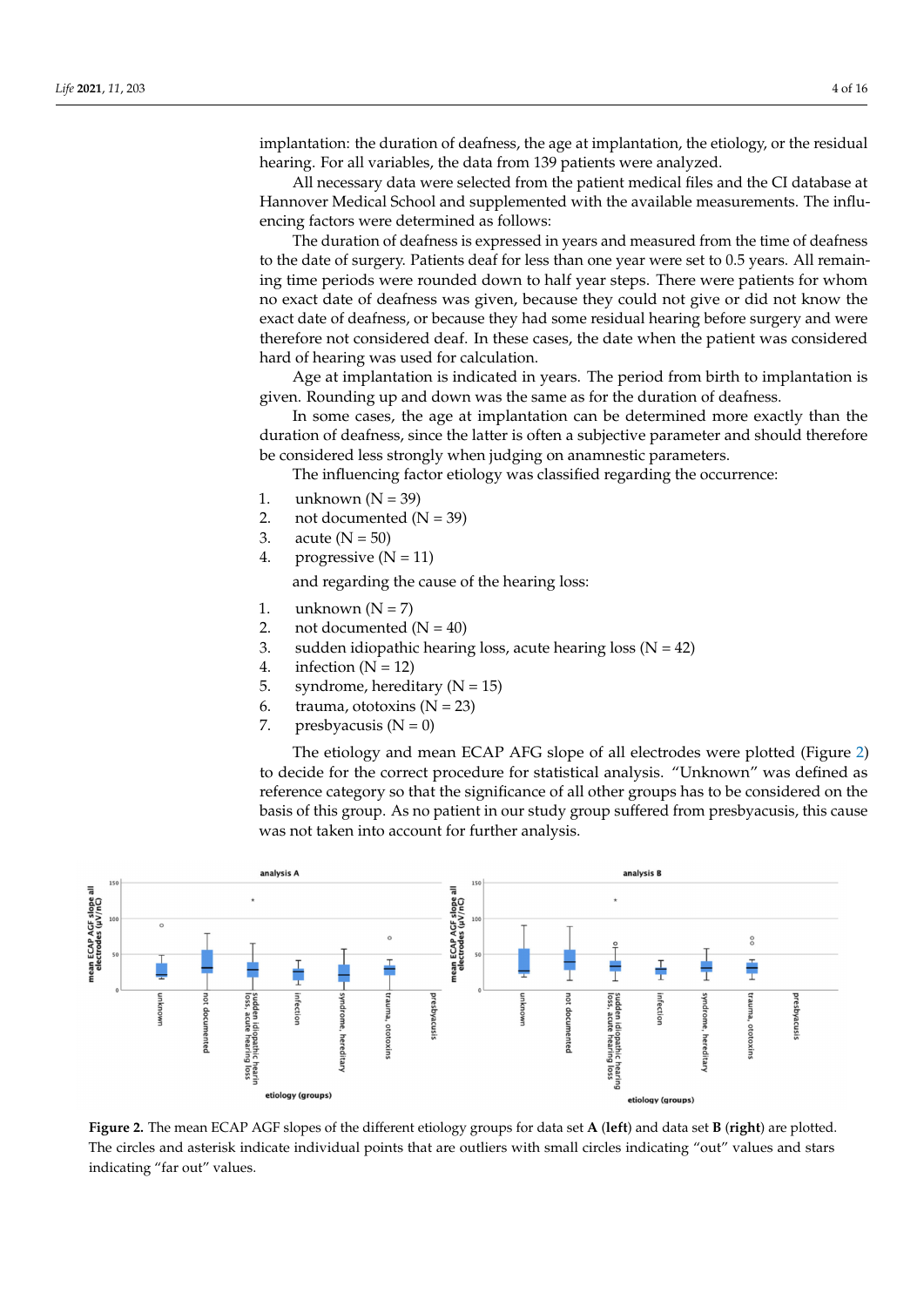To determine the residual hearing, all available pure tone audiograms of each individual patient were examined, and the audiogram, which was created as close as possible to the date of the first fitting, was taken. The frequencies 125, 250, 500, and 1000 Hz were evaluated for the respective hearing loss (dB SPL), whereas the higher frequencies (2, 4, 8 kHz) were not taken into account, since hearing was lost in these frequency regions; 750 Hz was not included into the analysis, since not every audiogram included this measurement. To detect the frequency-specific acoustic hearing loss, air conduction hearing loss was measured using a calibrated audiometer according to DIN EN 60318 as previously described in detail [24].

Analysis: SPSS (IBM, Armonk, NY, USA) and GraphPad Prism (version 5.0 for Windows, GraphPad Software, San Diego, CA, USA) were used for analysis. Data were checked for normal distribution using D'Agostino–Pearson Test, and ECAP AGF slopes of grouped and single electrodes were compared using Mann–Whitney test. Pearson correlation was subsequently applied. A model was created in which univariate linear regressions were performed followed by examination of all significant variables in a common model by multivariate analysis. The analysis was performed with the data set of missing values being set to zero (analysis A) as well as with a data set where missing values were excluded (analysis B).

Boxplots show the median, quartiles, and extreme values. The box represents the interquartile (IQ) range, which contains the middle 50% of the records. The whiskers are lines that extend from the upper and lower edge of the box to the highest and lowest values, which are not greater than 1.5 times the IQ range. The line across the box indicates the median. Outliers are cases with values between 1.5 and 3 times the IQ range, i.e., beyond the whiskers and marked with a small circle. Extremes are cases with values more than three times the IQ range and marked with a star.

In the univariate analysis, the ECAP AGF slope was defined as the dependent variable and the respective influencing factor as an independent variable. Each influencing factor was examined individually in a regression model to the significance level of 5%. Pearsons squared correlation coefficient *r <sup>2</sup>* was calculated. The factors duration of deafness, age at implantation, etiology grouped by occurrence, and etiology grouped by cause were correlated with the mean ECAP AGF slope values of electrodes covering different regions of the cochlea.

To describe the differences between patients with residual hearing in the low-frequency (apical) region and patients without any residual hearing, ECAP AGF slopes of the apical electrodes 1–3 were included into the analysis. The mean ECAP AGF slope of electrodes 1–3 was correlated with the hearing loss values of the frequencies 125, 250, 500, and 1000 Hz. Additionally, the frequency specific hearing loss was correlated with each single electrodes (1, 2, and 3) ECAP AGF slope.

All linear regressions of the residual hearing were made separately for each electrode array length. Since there are only two patients for the 16 mm implant model, it was omitted. Finally, a multivariate regression was used to determine whether all significant analyses correlate.

#### **3. Results**

#### *3.1. ECAP AGF Slope*

The mean ECAP AGF slope of all patients electrodes for analysis  $A =$  missing values set to 0 and analysis B = missing values excluded are 31.10  $\mu$ V/nC and 37.26  $\mu$ V/nC, respectively. Grouped for electrodes 1–3, 4–9, and 10–12, the mean ECAP AGF slopes are 46.52  $\mu$ V/nC, 29.77  $\mu$ V/nC, and 18.32  $\mu$ V/nC (analysis A, Figure 3, left graph) and 54.73  $\mu$ V/nC, 34.50  $\mu$ V/nC and 25.06  $\mu$ V/nC (analysis B, Figure 3, right graph), respectively. None of the data are normally distributed. Using Mann–Whitney test, significant differences between the ECAP AGF slopes of the different electrode groups are detected. For data set A and B, the mean slopes of electrode 1–3 differ significantly from the basal and medial electrodes' mean slopes (*p* < 0.001 for both pairings). Additionally, the slopes mea-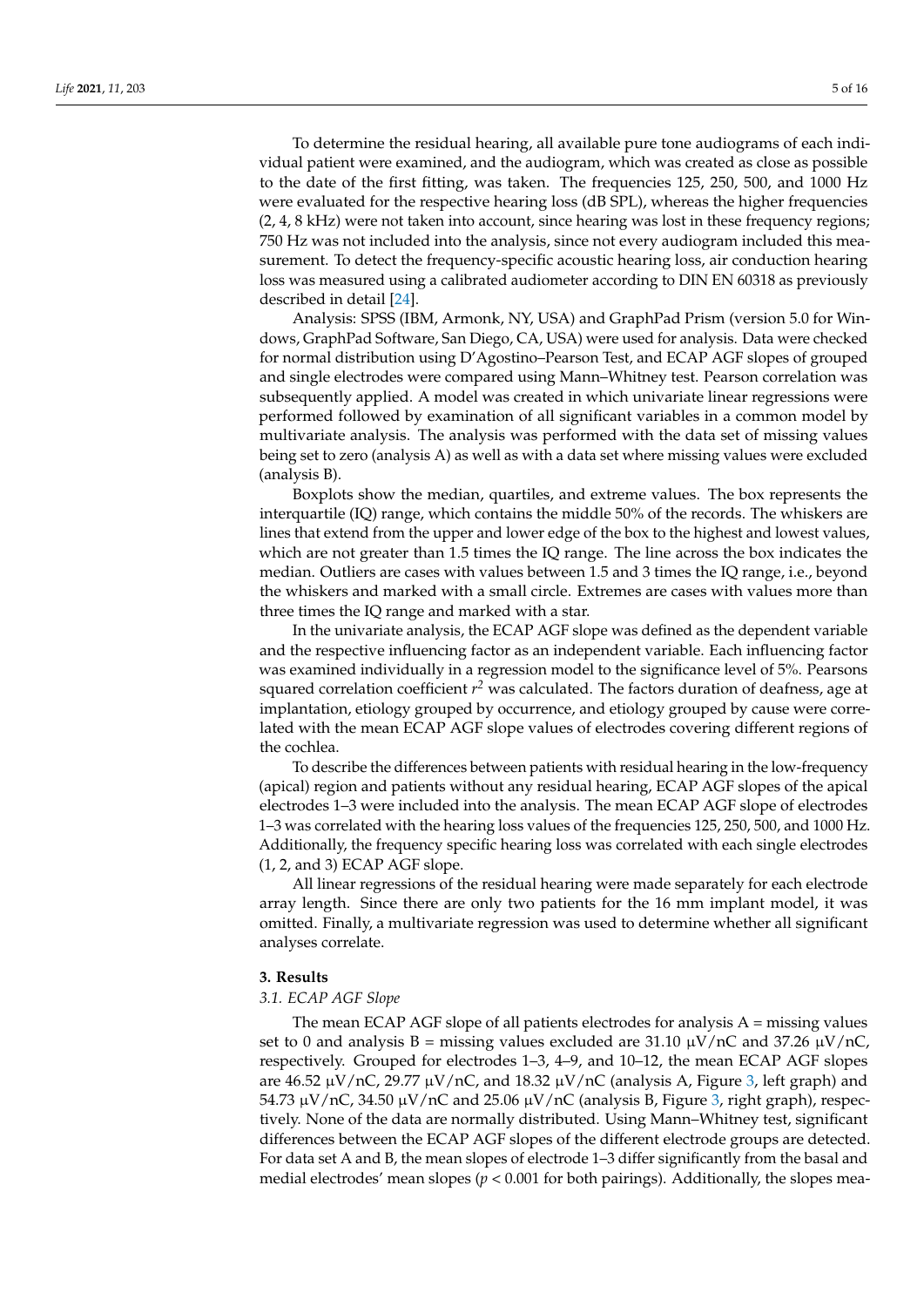

sured on the basal electrodes were significantly reduced compared to the medial electrodes  $(p < 0.001)$ .

**Figure 3.** The mean ECAP AGF slopes of all electrodes and grouped electrodes 1–3, 4–9, and 10–12 for analysis **A** (**left**) and analysis **B** (**right**) are shown. The circles and asterisk indicate individual points that are outliers.

The mean ECAP AGF slopes of the separate electrodes decrease from apical to basal with the mean slopes of electrodes 1, 2, and 3 being between 40 to 50  $\mu$ V/nC (mean values: electrode 1: 47.61  $\mu$ V/nC, electrode 2: 48.51  $\mu$ V/nC, electrode 3: 43.43  $\mu$ V/nC), and electrode 10, 11, and 12 below 25  $\mu$ V/nC (data reported based on analysis A, Figure 4 left graph). The same continuous decrease in ECAP AGF slope from apical to basal was observed if analysis  $B =$  missing values excluded was performed (Figure 4, right graph; mean values electrode 1: 58.05  $\mu$ V/nC, electrode 2: 57.14  $\mu$ V/nC, electrode 3: 52.96  $\mu$ V/nC), with data set B resulting in higher mean slopes than data set A.



**Figure 4.** The mean ECAP AGF slopes of the separate electrodes decreases continuously from electrode 1 (apical) to electrode 12 (basal) in both data sets analyzed (analysis **A** left graph; analysis **B** right graph). Imputing missing values as in data set A results in lower mean ECAP AGF slopes than excluding missing values from analysis (data set B). The circles and asterisk indicate individual points which are outliers.

#### *3.2. Duration of Deafness*

A significant negative correlation was observed for the duration of deafness and the ECAP AGF slope (Table 1). Patients who were implanted a long time after onset of deafness revealed the shallowest slopes. This correlation was detectable for the mean of all electrodes ( $p = 0.017$  for analysis A;  $p = 0.032$  for analysis B, Table 1, and Figure 5 (A,B) as well as for the grouped electrodes (Table 1). The correlation of ECAP AGF slopes and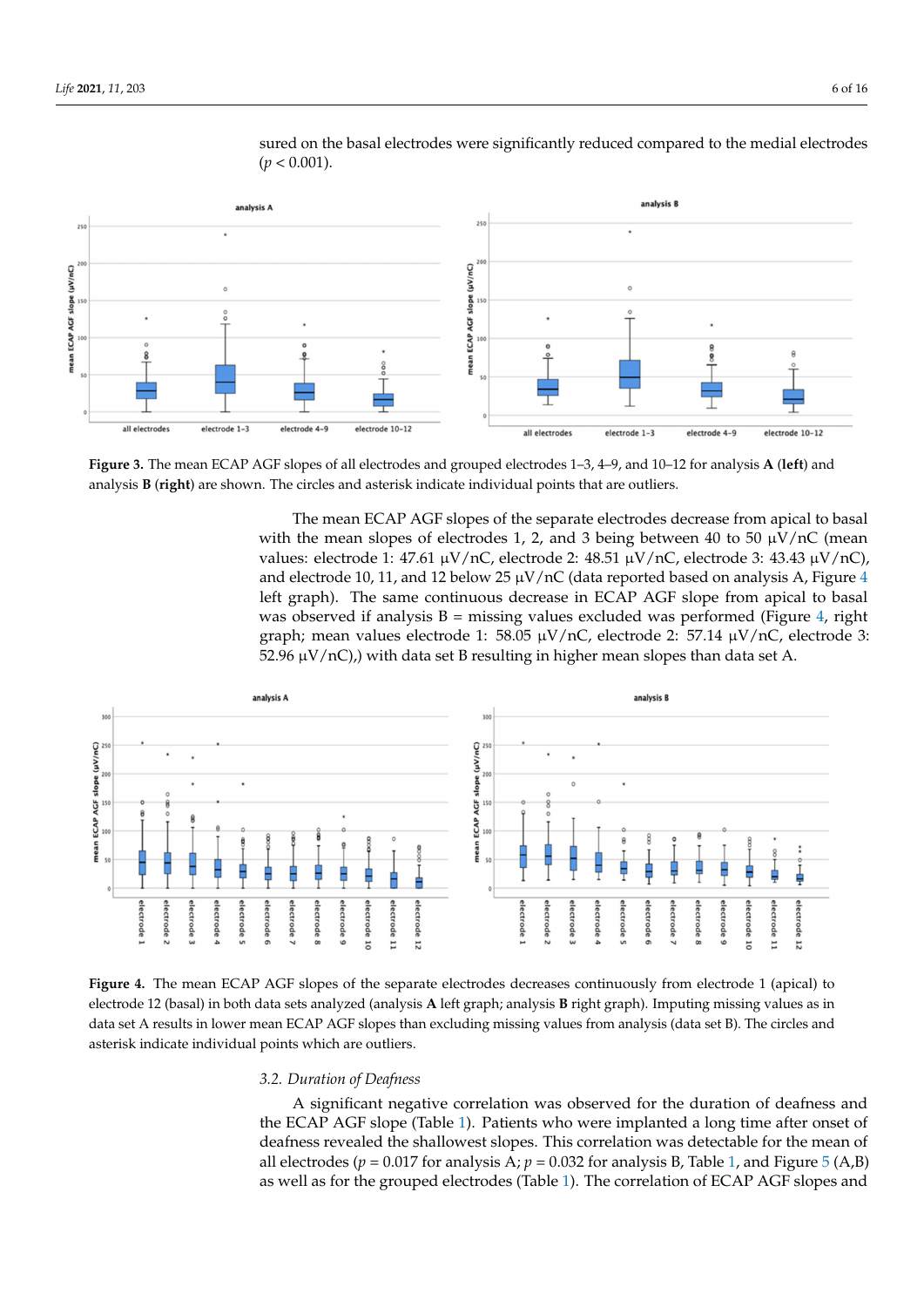grouped electrodes was more pronounced in the basal and middle region compared to the apical region (Table 1).

**Table 1.** The ECAP AGF slopes of grouped electrodes were significantly correlated (marked in bold) to the duration of deafness and the age at implantation for both data sets analyzed. Analysis  $A =$  missing values set to 0; Analysis  $B =$  missing values excluded.

|                    | <b>Duration of Deafness</b> |       |                 |       | Age at Implantation |                |                 |       |
|--------------------|-----------------------------|-------|-----------------|-------|---------------------|----------------|-----------------|-------|
|                    | Analysis A                  |       | Analysis B      |       | Analysis A          |                | Analysis B      |       |
| electrodes         | <i>p</i> -value             | $r^2$ | <i>p</i> -value | $r^2$ | <i>p</i> -value     | r <sup>2</sup> | <i>p</i> -value | $r^2$ |
| $1 - 12$           | 0.017                       | 0.041 | 0.032           | 0.035 | < 0.001             | 0.119          | < 0.001         | 0.134 |
| Grouped electrodes |                             |       |                 |       |                     |                |                 |       |
| $1-3$ (apical)     | 0.115                       | 0.018 | 0.038           | 0.035 | 0.020               | 0.039          | 0.018           | 0.045 |
| $4-9$ (middle)     | 0.013                       | 0.044 | 0.014           | 0.047 | < 0.001             | 0.136          | < 0.001         | 0.156 |
| $10-12$ (basal)    | 0.008                       | 0.051 | 0.012           | 0.053 | < 0.001             | 0.195          | < 0.001         | 0.287 |



**Figure 5.** The mean ECAP AGF slope of all electrodes correlates negatively with the duration of deafness in both analyses performed. Analysis **A** (**left graph**): missing values are set to zero; analysis **B** (**right graph**): missing values are excluded.

#### *3.3. Age at Implantation*

The age at implantation did significantly correlate negatively to the mean ECAP AGF slope of all electrodes (analysis A:  $p < 0.001$ ,  $r^2 = 0.119$ ; analysis B:  $p < 0.001$ ,  $r^2 = 0.134$ ; Figure 6). Patients who received a CI at an advanced age have significantly shallower ECAP AGF slopes than younger patients. This correlation was as well detectable for the grouped electrodes of the basal, middle, and apical part of the array with a more pronounced correlation in the basal and middle region compared to the apical region (Table 1).

#### *3.4. Etiology*

The evaluation of the individual etiologies is considered in relation to the respective reference category "unknown". No presbyacusis patient was included into the dataset; therefore, this etiology was excluded from analysis. The evaluation is carried out with the data set of analysis A and B for the mean of all electrodes (Table 2 for data set B), and for electrodes 1–3, 4–9 and 10–12 (Table 3). There is no significant correlation detectable. However, the ECAP AGF slope of the different etiologies can be correlated on the basis of the regression coefficient B. The regression coefficient B indicates by how many units the dependent variable changes when the independent variable changes by one unit, but since the variable "etiology" is a nominal variable, the interpretation here is different. Because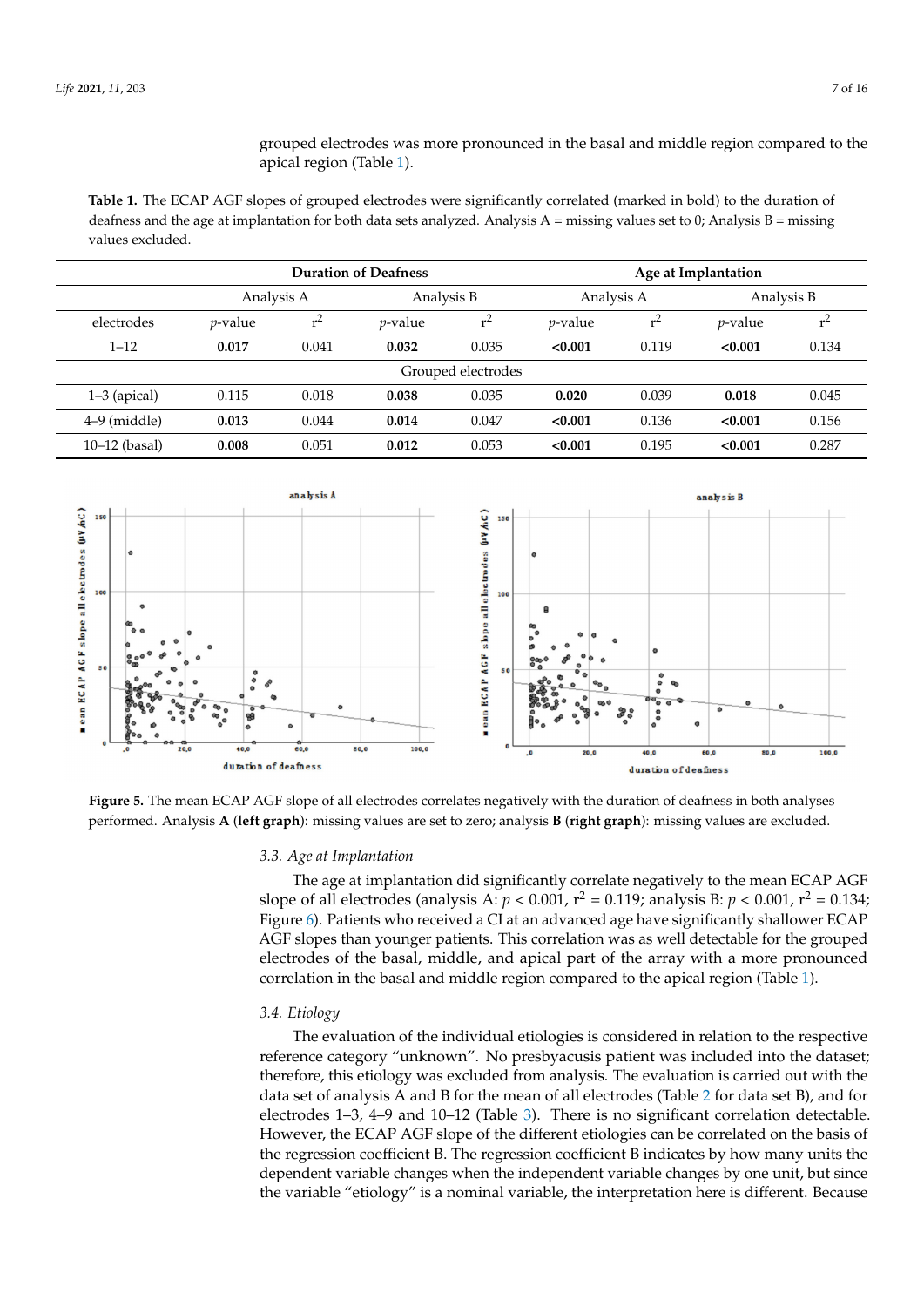"unknown" is the defined reference category, the regression coefficient B indicates by how many units the ECAP AGF slope value of the corresponding category increases or decreases compared to a patient with the etiology "unknown". In other words: this is reporting the effect estimate, predicting how the slope value may change if the respective etiology is the cause of hearing loss. For example, the ECAP AGF slope of patients with acute hearing loss is predicted to be 5.32  $\mu$ V/nC smaller than in patients where the etiology is unknown. Infections result in the shallowest,  $15.44 \mu V/nC$  reduced, slope estimate.



**Figure 6.** The mean ECAP AGF slope of all electrodes correlates negatively with the age at implantation for analysis **A** (**left**) and **B** (**right**).

**Table 2.** Dependence of the mean ECAP AGF slope of all electrodes in data set B on etiology: there was no significant correlation detectable. However, there are reduced effect estimates for all predictors (regression coefficient B).

|                      | <b>Regression Coefficient B</b> | Std.-Error | <b>Beta</b> | Significance |
|----------------------|---------------------------------|------------|-------------|--------------|
| Constant             | 42.356                          | 7.034      |             | < 0.001      |
| Not documented       | 1.207                           | 7.671      | 0.029       | 0.875        |
| Acute hearing loss   | $-5.328$                        | 7.639      | $-0.130$    | 0.487        |
| Infection            | $-15.441$                       | 8.851      | $-0.238$    | 0.084        |
| Syndromal/hereditary | $-9.018$                        | 8.725      | $-0.144$    | 0.303        |
| Trauma/ototoxins     | $-8.078$                        | 8.122      | $-0.158$    | 0.322        |

**Table 3.** Regression coefficient for the ECAP AGF slope of the grouped electrodes and the etiology of hearing loss for both data sets (analysis A and B).

|                      | Analysis A               |          |           | Analysis B               |          |           |  |
|----------------------|--------------------------|----------|-----------|--------------------------|----------|-----------|--|
|                      | Regression coefficient B |          |           | Regression coefficient B |          |           |  |
| Electrodes           | $1 - 3$                  | $4 - 9$  | $10 - 12$ | $1 - 3$                  | $4 - 9$  | $10 - 12$ |  |
| Constant             | 64.095                   | 27.714   | 17.095    | 64.095                   | 32.333   | 26.900    |  |
| Not documented       | $-10.104$                | 8.390    | 5.355     | $-0.186$                 | 8.121    | 2.314     |  |
| Acute hearing loss   | $-16.111$                | 1.333    | 1.341     | $-6.456$                 | 1.932    | $-2.817$  |  |
| Infection            | $-27.540$                | $-5.700$ | $-3.262$  | $-24.220$                | $-7.481$ | $-10.233$ |  |
| Syndromal/hereditary | $-30.806$                | $-2.803$ | $-4.651$  | $-21.845$                | 0.217    | 0.100     |  |
| Trauma/ototoxins     | $-24.776$                | 0.206    | 0.383     | $-17.127$                | $-0.459$ | $-3.855$  |  |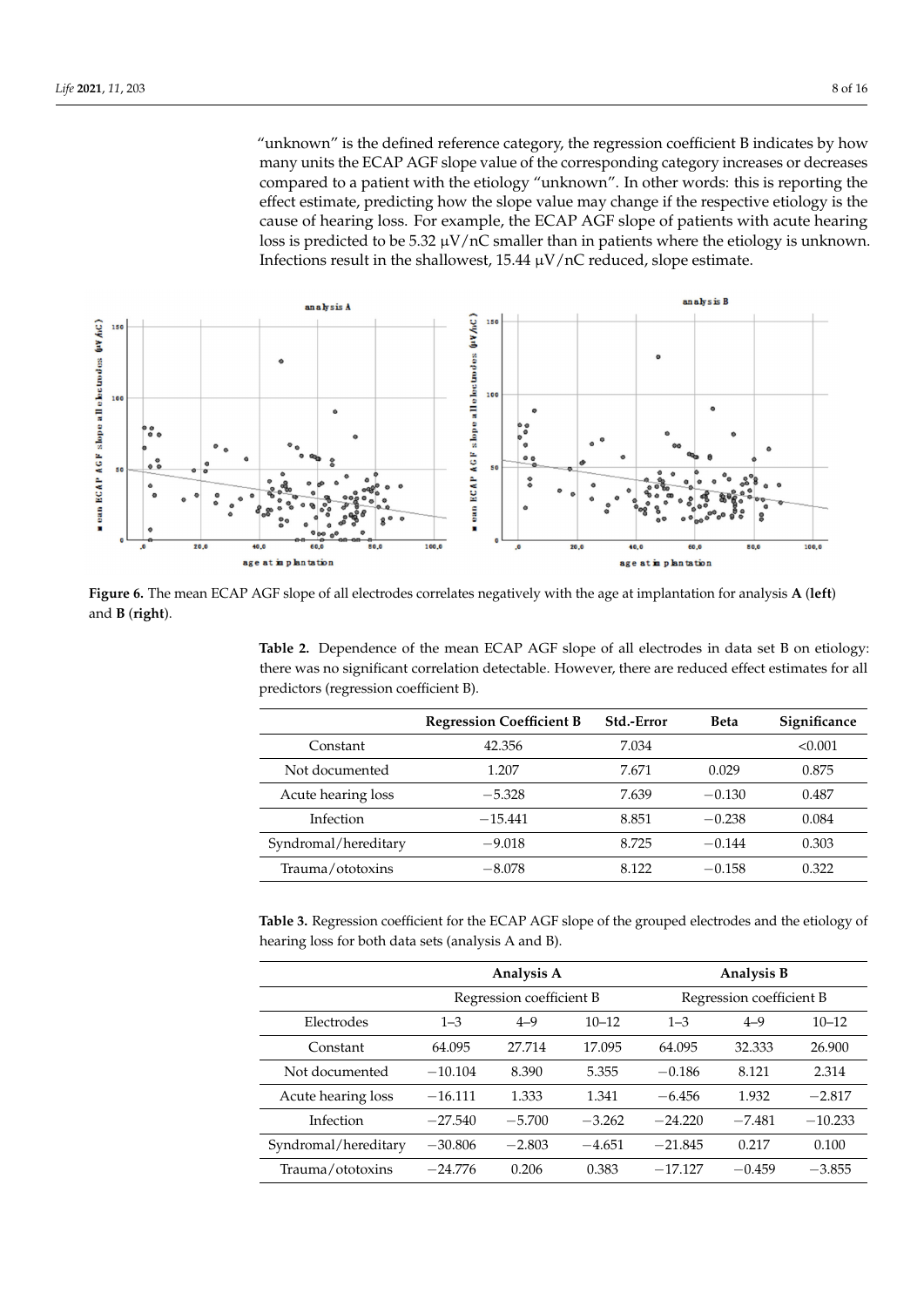This trend for the effect estimate is pronounced at the apical electrodes 1–3 (Table 3). At these apical electrodes, the prediction for reduced slopes is  $27.54 \mu V/nC$  (analysis A) and 24.22  $\mu$ V/nC (analysis B) for infection. For syndromal/hereditary hearing loss, slope reductions of 30.80  $\mu$ V/nC (analysis A) or 21.84  $\mu$ V/nC (analysis B) are predicted. Those high effect estimates are not detectable in the middle and basal part of the array (Table 3).

### *3.5. Etiology Grouped by Occurrence of Hearing Loss*

The influencing factor etiology was classified regarding the occurrence:

1. Unknown; 2. Not documented; 3. Acute; 4. Progressive.

Again, the analysis was performed using the reference category "unknown" for the mean of all electrodes, electrode 1–3, 4–9, and 10–12. No correlation was detected.

The effect estimates do not show a trend for any of the electrode groups analyses and occurrence of hearing loss (Table 4).

**Table 4.** Regression coefficient for the ECAP AGF slope of the grouped electrodes and the etiology grouped by occurrence of hearing loss for both data sets (analysis A and B).

|                   | Analysis A               |         |         |           | Analysis B               |         |          |           |
|-------------------|--------------------------|---------|---------|-----------|--------------------------|---------|----------|-----------|
|                   | Regression coefficient B |         |         |           | Regression coefficient B |         |          |           |
| Electrodes        | all                      | $1 - 3$ | $4 - 9$ | $10 - 12$ | all                      | $1 - 3$ | $4 - 9$  | $10 - 12$ |
| Constant          | 27.132                   | 41.641  | 26.350  | 14.188    | 32.246                   | 42.987  | 28.624   | 18.372    |
| Not<br>documented | 10.344                   | 12.949  | 10.021  | 8.385     | 8.444                    | 13.581  | 9.098    | 7.393     |
| Acute             | 2.569                    | 2.972   | 1.613   | 4.079     | 1.053                    | 4.093   | 1.807    | 2.155     |
| Progressive       | 1.724                    | 2.207   | 0.362   | 3.963     | $-0.335$                 | 2.073   | $-0.760$ | 0.689     |

#### *3.6. Residual Hearing*

To investigate dependencies between residual hearing and ECAP AGF slope the data of data set A and B were analyzed separately for each electrode array length (20, 24, 28, and 31.5 mm). The hearing loss at 125, 250, 500, and 1000 Hz was correlated (Pearson correlation) to the mean slope values of the separate electrodes 1, 2, and 3, and to the mean of electrodes 1, 2, and 3. Only few of these 128 performed analyses have shown significant correlations, which are listed in Table 5.

**Table 5.** Level of significance for all significant results of correlating the electrodes and the frequency specific residual hearing for data set A and data set B.

|                  | Analysis A<br>(Implant Model 20 mm) |       | Analyse B<br>(IMPLANTATMODEL 24 mm) |
|------------------|-------------------------------------|-------|-------------------------------------|
| Electrodes       | $1 - 3$                             |       | З                                   |
| Residual hearing |                                     |       |                                     |
| $125$ Hz         |                                     | 0.035 |                                     |
| $250$ Hz         |                                     | 0.030 | 0.041                               |
| 500 Hz           | 0.037                               | 0.034 |                                     |

#### *3.7. Multivariate Analysis*

In a multivariate analysis of all significant factors in a common model, the factors duration of deafness and age at implantation have a strong negative correlation to the mean ECAP AGF slope of all electrodes, but after multivariate analysis, the age at implantation is the only significant factor affecting the ECAP AGF slope (Table 6).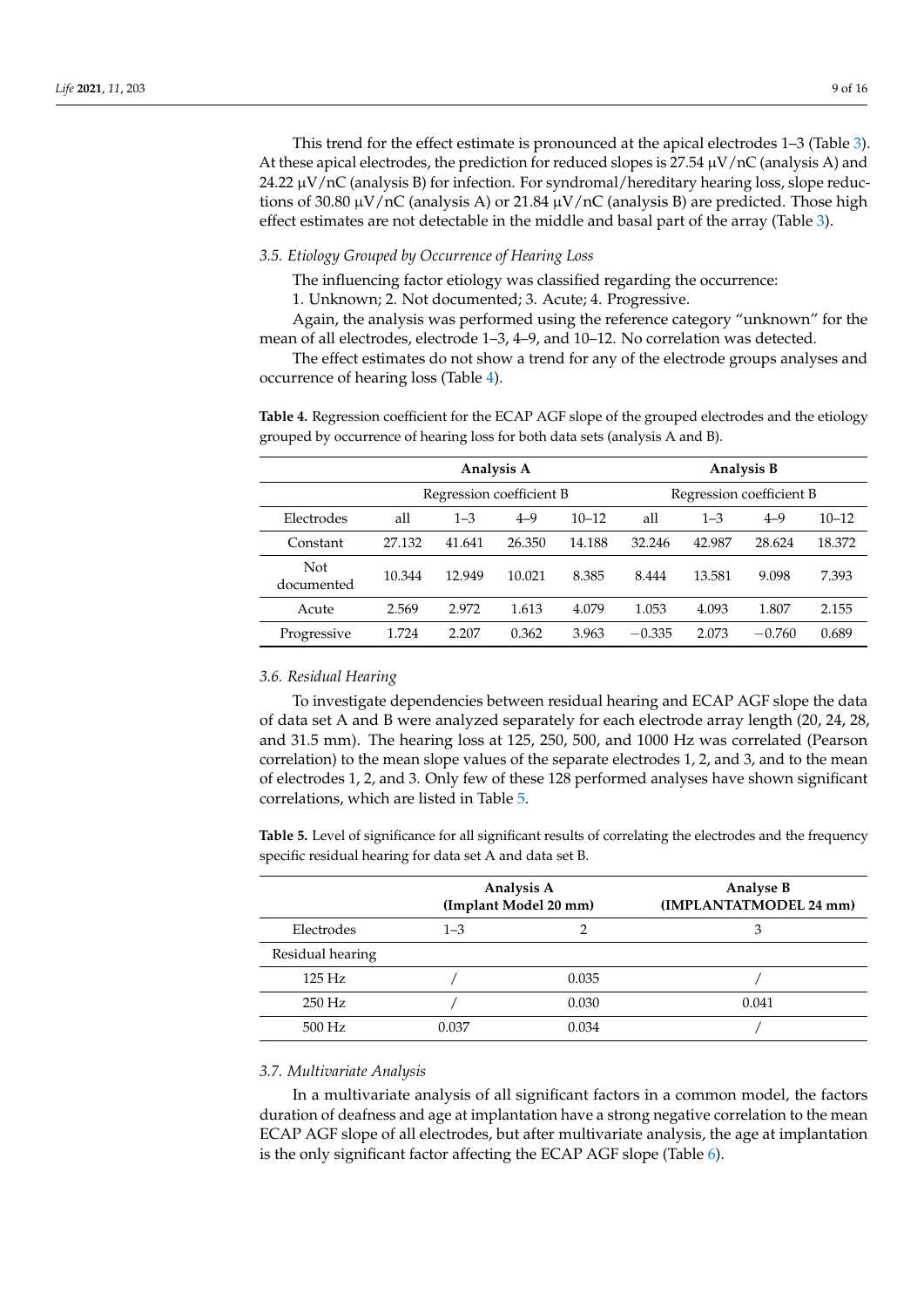**Table 6.** Multivariate analysis of significant variables for the mean ECAP AGF slopes  $(\mu V/nC)$  of all electrodes and of the grouped electrodes 4–9 and 10–12 for both data sets analyzed (A and B). Significant correlations of ECAP AGF slopes and the duration of deafness or the age at implantation are marked in bold.

| Multivariate Analysis of Significant Variables for the Mean ECAP AGF slope of All Electrodes   |                          |                                                              |         |                                                                                              |            |         |  |  |
|------------------------------------------------------------------------------------------------|--------------------------|--------------------------------------------------------------|---------|----------------------------------------------------------------------------------------------|------------|---------|--|--|
|                                                                                                |                          | Analysis A                                                   |         |                                                                                              | Analysis B |         |  |  |
|                                                                                                | Regression coefficient B | Std. Error                                                   | Sig.    | Regression coefficient B                                                                     | Std. Error | Sig.    |  |  |
| Constant                                                                                       | 49.805                   | 4.330                                                        | < 0.001 | 54.899                                                                                       | 4.039      | < 0.001 |  |  |
| Duration of deafness                                                                           | $-0.183$                 | 0.097                                                        | 0.060   | $-0.148$                                                                                     | 0.091      | 0.105   |  |  |
| Age at implantation                                                                            | $-0.291$                 | 0.073                                                        | < 0.001 | $-0.282$                                                                                     | 0.068      | < 0.001 |  |  |
|                                                                                                |                          |                                                              |         | Multivariate analysis of significant variables for the mean ECAP AGF slope of electrodes 1-3 |            |         |  |  |
|                                                                                                |                          | Analysis A                                                   |         |                                                                                              | Analysis B |         |  |  |
|                                                                                                | Regression coefficient B | Std. Error                                                   | Sig.    | Regression coefficient B                                                                     | Std. Error | Sig.    |  |  |
| Constant                                                                                       |                          |                                                              |         | 73.482                                                                                       | 7.318      | < 0.001 |  |  |
| Duration of deafness                                                                           |                          |                                                              |         | $-0.298$                                                                                     | 0.167      | 0.077   |  |  |
| Age at implantation                                                                            |                          |                                                              |         | $-0.264$                                                                                     | 0.124      | 0.036   |  |  |
| Multivariate analysis of significant variables for the mean ECAP AGF slope of electrodes 4-9   |                          |                                                              |         |                                                                                              |            |         |  |  |
|                                                                                                | Analysis B<br>Analysis A |                                                              |         |                                                                                              |            |         |  |  |
|                                                                                                | Regression coefficient B | Std. Error<br>Sig.<br>Regression coefficient B<br>Std. Error |         |                                                                                              |            |         |  |  |
| Constant                                                                                       | 49.522                   | 4.252                                                        | < 0.001 | 53.610                                                                                       | 3.932      | < 0.001 |  |  |
| Duration of deafness                                                                           | $-0.188$                 | 0.095                                                        | 0.049   | $-0.185$                                                                                     | 0.089      | 0.039   |  |  |
| Age at implantation                                                                            | $-0.309$                 | 0.071                                                        | < 0.001 | $-0.304$                                                                                     | 0.066      | < 0.001 |  |  |
| Multivariate analysis of significant variables for the mean ECAP AGF slope of electrodes 10-12 |                          |                                                              |         |                                                                                              |            |         |  |  |
|                                                                                                |                          | Analysis A                                                   |         | Analysis B                                                                                   |            |         |  |  |
|                                                                                                | Regression coefficient B | Std. Error                                                   | Sig.    | Regression coefficient B                                                                     | Std. Error | Sig.    |  |  |
| Constant                                                                                       | 34.933                   | 2.917                                                        | < 0.001 | 43.275                                                                                       | 2.721      | < 0.001 |  |  |
| Duration of deafness                                                                           | $-0.137$                 | 0.065                                                        | 0.037   | $-0.143$                                                                                     | 0.065      | 0.029   |  |  |
| Age at implantation                                                                            | $-0.266$                 | 0.049                                                        | < 0.001 | $-0.305$                                                                                     | 0.046      | < 0.001 |  |  |

The multivariate analysis of the mean ECAP AGF slopes of electrodes 1–3 was performed for dataset B but not for data set A, because for the latter, only age at implantation but not duration of deafness is significantly correlated to the respective slopes (Table 1). The multivariate analysis results in a significant correlation for the age at implantation ( $p = 0.036$ ) but not for the duration of deafness ( $p = 0.077$ ).

For electrodes 4–9, the duration of deafness, and the age at implantation, significant negative correlations to the mean ECAP AGF slopes measured were detected (Table 1) and therefore included into the multivariate analysis, which resulted in a significant negative correlation of both variables for both data sets analyzed (A and B) (Table 6).

The mean ECAP AGF slopes of electrodes 10–12 correlated with the duration of deafness and age at implantation (Table 1), and the multivariate analysis resulted in a significant negative correlation of both variables and the respective slopes (Table 6).

#### *3.8. Electrode Array Length*

The mean ECAP AGF slopes of all electrodes and of the grouped electrodes of the different cochlear implant array lengths used are reported in Table 7. In general, the slopes are higher at the more apical electrodes 1–3 compared to the mean slopes measured at the middle (4–9) or basal part (10–12) of the array.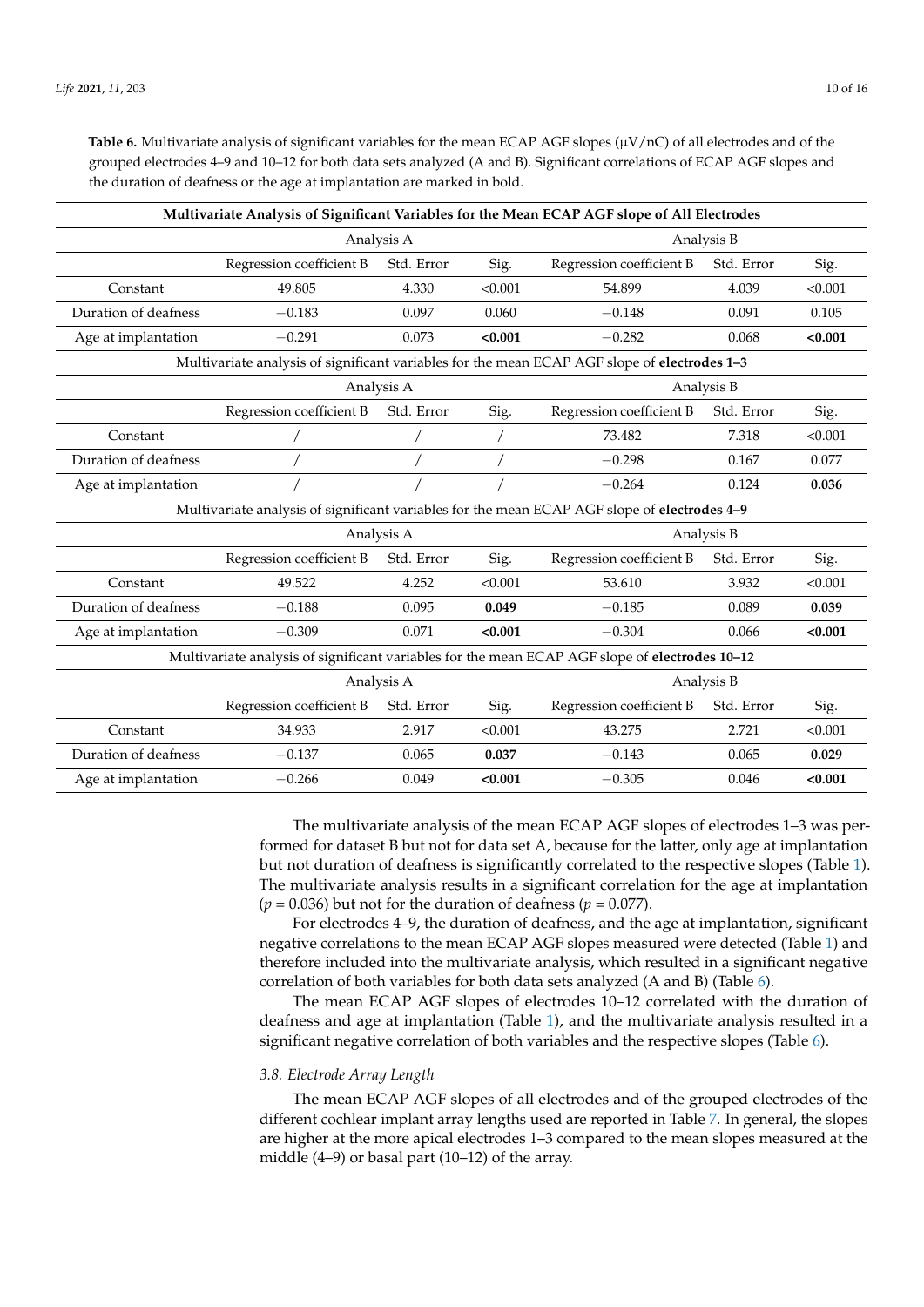|            |            |                 |                  | Electrode Array Length (mm) |                  |                    |
|------------|------------|-----------------|------------------|-----------------------------|------------------|--------------------|
|            |            | 16<br>$(N = 2)$ | 20<br>$(N = 13)$ | 24<br>$(N = 14)$            | 28<br>$(N = 59)$ | 31.5<br>$(N = 51)$ |
|            | electrodes |                 |                  | mean ECAP AGF slope         |                  |                    |
| Data set A | $1 - 12$   | 20.75           | 24.15            | 32.40                       | 35.17            | 28.20              |
|            | $1 - 3$    | 44.33           | 32.77            | 45.86                       | 52.45            | 43.43              |
|            | $4 - 9$    | 16.33           | 25.71            | 31.87                       | 33.45            | 26.50              |
|            | $10 - 12$  | 6.0             | 12.41            | 20.02                       | 21.32            | 16.37              |
| Data set B | $1 - 12$   | 32.94           | 28.53            | 41.98                       | 39.37            | 36.53              |
|            | $1 - 3$    | 44.33           | 35.81            | 57.74                       | 59.51            | 54.09              |
|            | $4 - 9$    | 25.33           | 27.32            | 39.01                       | 36.67            | 32.93              |
|            | $10 - 12$  | 12.00           | 21.20            | 26.08                       | 26.03            | 24.85              |

**Table 7.** Average values of the ECAP AGF slopes  $(\mu V/nC)$  for the different electrode array lengths (mm) for all electrodes and grouped electrodes of both data sets analyzed.

## **4. Discussion**

The purpose of cochlear implantation is to restore functional hearing via an implanted device that electrically stimulates the auditory nerve. Over the last decades, technological advances helped to significantly improve speech perception in implanted patients. Nevertheless there is a large inter-patient variability in the benefit patients have by using their implant. This uncertainty and parameter variability have been shown to affect CI outcomes [25–28]. Studies investigating factors affecting auditory performance of postlinguistically deaf adults using CI report a negative effect of long duration of severe to profound hearing loss on auditory performance and that CI experience is greater with a steeper learning curve. Patients with longer durations of severe to profound hearing loss are less likely to improve with CI experience than patients with shorter duration of severe to profound hearing loss [28]. Additionally, patient-specific cochlear anatomy has been identified as one factor that determines intracochlear electrode array position [26,29] and a broad range of post-operative speech perception scores [30]. There are ongoing activities to find predictive parameters supporting pre- and perioperative decision making. The outcomes of CI computational models considering parameter uncertainty and variability for the prediction of neural response to support optimization processes for surgical planning and implant design were studied by Mangado and colleagues [31]. Others investigate speech audiometric parameters for their predictive capacity [2]. In contrast to these computational or audiometrical approaches, we aimed to identify predictors based on anamnestic parameters to guide and assist preoperative decisions to optimize the therapy for the individual patient.

From animal models, we know that SGN degenerate over time due to lack of neurotrophic support from the Organ of Corti [32,33]. The functional consequence of a reduced number and decreased function of SGN with ongoing deafness is discussed controversially. For EABRs, excitation thresholds have been reported to become elevated [34,35] or unchanged [36] after deafening [37]. Measurements have shown that the first positive (P1) and negative (N1) wave, the compound action potential (CAP) of the auditory nerve, seems to give reliable information about the SGN health status in animal models [4]. The ECAP amplitude largely depends on factors such as the distance between the stimulation electrode and the excitable tissue, the impedance between the two, and, likewise, on the distance and impedance between the excited neural tissue and the recording electrode [38]. To overcome those unpredictable and confounding factors affecting the amplitude, more recently the ECAP AGF slope was introduced as a more robust measure of the electrode–nerve interface integrity. In animal models, the ECAP AGF slope correlates with the SGN number [37], with the steepest slope occurring in animals with the best nerve survival and the shallowest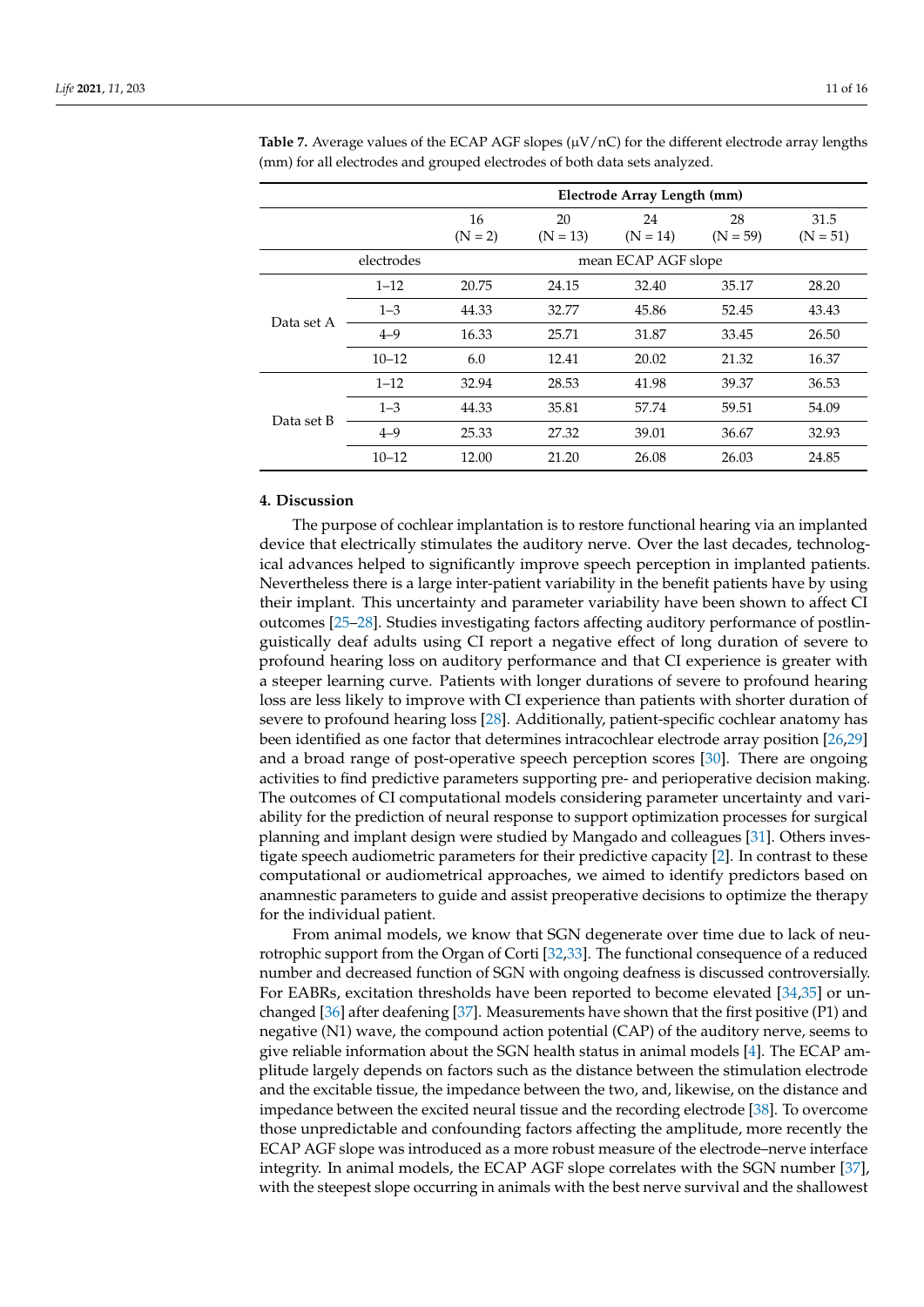slope found in animals with a very low nerve survival [10]. We therefore decided to use the AGF slope for our analysis.

We report results of two different approaches on how to deal with missing values. For analysis A, missing slope values were replaced by zero, while for analysis B, missing slope values were excluded. By the conservative statistical approach of setting missing values to zero, averages may be shifted to lower AGF slopes as they are in reality, leading to misinterpretation in terms of judging the slope and therefore the SGN function to be lower than it is. The rationale for this conservative approach is that a missing slope value could indeed refer to a dead region or poor SGN function. On the other hand, spread of excitation usually spans several electrode contacts. If an ECAP response is measurable on one electrode contact, there should be a response on an adjacent contact as well. An exception would represent extracochlear contacts, caused by a migrated electrode array or partial insertion. However, such cases were not within our study group. All patients had auditory perceptions on each of the electrode contacts. ECAP measurements may become unpleasantly loud at higher levels, and this is in clinical routine a reason to abort the measurement. Therefore, analysis B seems to be a more appropriate approach. We report that excluding values results in a small increase of mean ECAP AGF slopes (Figure 1; mean ECAP AGF slope of all patients and all electrodes for analysis A:  $31.10 \mu V/nC$ ; analysis B:  $37.26 \mu V/nC$ ; mean increase: 6.16  $\mu$ V/nC). When correlating the ECAP AGF slopes to the variables duration of deafness and age at implantation, the differences between the two analyses sets are only small as well. Since the differences are only small, it may be speculated that there is the possibility that the values set to 0 are really lower than the neighboring electrodes suggest. One explanation for this finding may be a selective loss of SGN function with cochlear regions being more affected than others.

Many patients suffering from hearing loss mainly lose their hearing first in the basal, high frequency region of the inner ear and subsequently in the middle and more apical regions. This audiological finding is mirrored in our data where we detect significantly lower slope values at electrodes located in the basal region (electrodes 10–12, mean AGF slope = 18.32  $\mu$ V/nC), medium values at electrodes positioned in the middle part of the cochlear (electrodes 4–9, mean AGF slope =  $29.77 \mu V/nC$ ), and the highest slopes in the more apical region (electrode 1–3, mean slope =  $46.52 \mu V/nC$ ; all values taken from analysis A, see text above Figure 3). The finding of lower slopes in the basal region and higher slopes at apical electrodes may be correlated with lower (basal) and higher (apical) residual SGN numbers. It can be speculated that regions where the hearing loss lasts longer, i.e., in patients suffering from age related hearing loss, who first lose their high frequency hearing, the SGN number is more reduced than in regions where hearing loss occurred delayed. Such a most severe degeneration of the SGN in the basal half of the cochlear was reported by Zimmermann and colleagues [39], and our electrophysiological data may be a link between the histological finding and the audiological data. Nevertheless, it has to be mentioned that one study did not find differences in SGN density of basal and apical cochlear regions in children ages 10 years and younger [40].

In our dataset, the age at implantation and duration of deafness affect the mean ECAP AGF slope significantly, with age at implantation having the most impact on the slope. If the analysis is focused on the different electrodes of the cochlear implant array, this correlation is still detectable at the apical, middle, and basal region. The final multivariate analysis shows that age at implantation is the most relevant factor influencing the ECAP AGF slope, resulting per year in a 0.28 µV/nC decreased mean AGF slope. Previous studies report that it will be beneficial for patients to be implanted as early in life as possible [28,41]. It was shown that child-implanted patients had larger ECAP amplitudes and steeper AGF linear slopes than adult-implanted patients, suggesting that young CI listeners who were deafened and implanted during childhood may have denser neural populations than older listeners who were deafened and implanted as adults [42]. Our data support this statement and may give an explanation for this by showing that with increasing age, the AGF slope is decreasing. Assuming that the slope depends on the SGN number and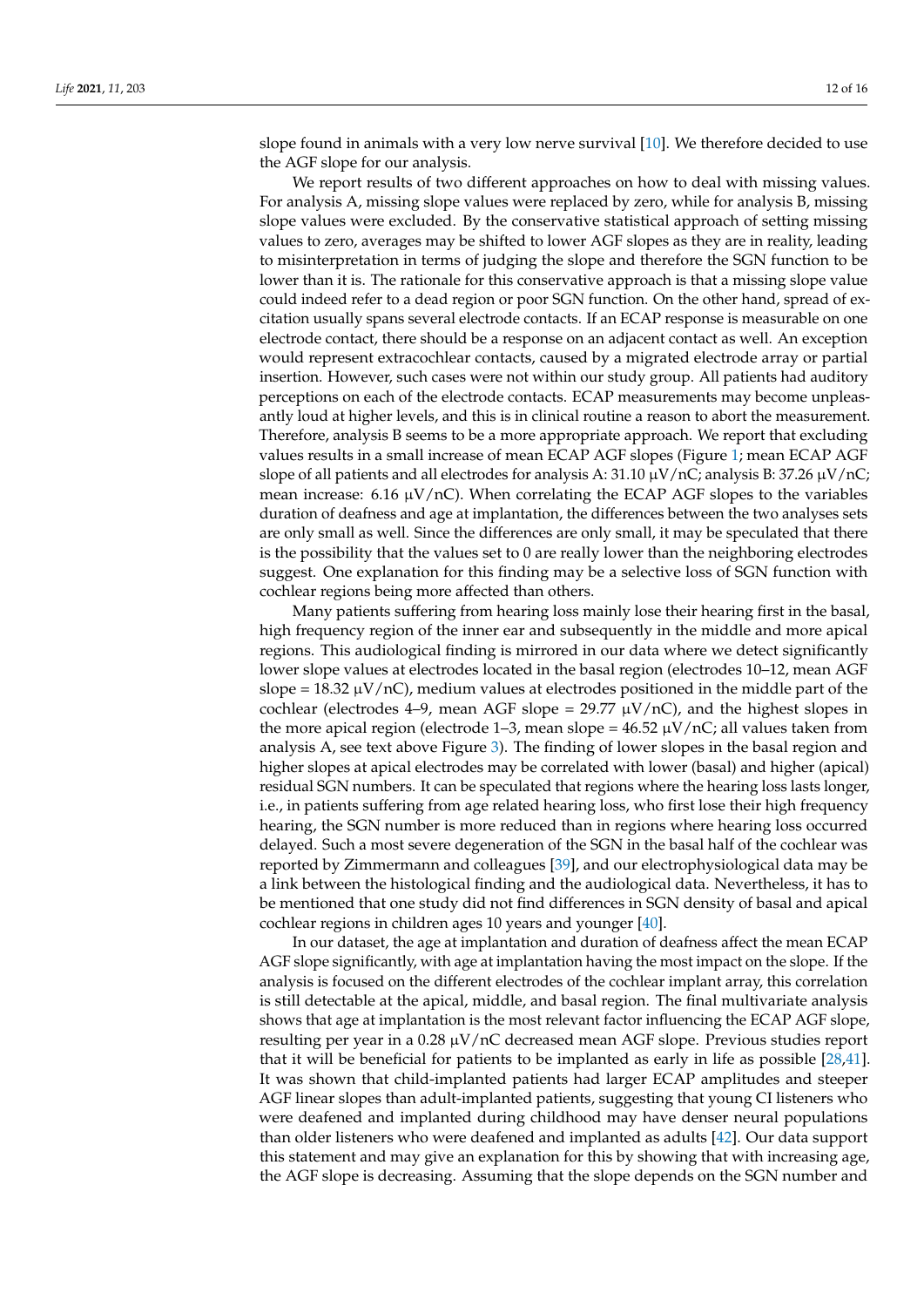function, this suggests that there are fewer and/or less vital SGN in older patients than in younger ones.

The correlation analysis of residual hearing and the ECAP AGF slope did reveal a significant dependency in data set B between electrode 3 of the 24 mm length implant array with the residual hearing at 250 Hz ( $p = 0.041$ ,  $r^2 = 0.425$ ; Table 5). In data set A, the slope measured on the second electrode contact of 20 mm arrays was significantly correlated to 125, 250, and 500 Hz. Additionally, the mean slopes of electrode 1–3 correlated with the residual hearing threshold at 500 Hz, but in general we did not see a higher AGF slope in patients with better residual hearing (= lower hearing loss), implying that there is no difference in the neuronal function in patients with more residual hearing than in patients with profound hearing loss. However, since the correlated electrodes and frequencies are not matched for the real electrode position in the patient, these results give only a rough estimate about the dependencies of slope value and residual hearing. To perfectly match the data, postoperative images should be analyzed for the electrode position and cochlear coverage, as Mlynski and colleagues state [7]. Those factors should be included in future studies on predictive parameters, since they influence the outcome of cochlear implantation [43,44]. For cochlear coverage, which describes the fraction of the cochlea spiral exposed to electric stimulation after implantation [45], it is shown that the higher the cochlear coverage, the better the hearing performance in terms of speech perception [46] or more natural perception of music quality [43]. This may be due to a higher number of SGN to be stimulated with a higher cochlear coverage, and therefore a possible correlation between cochlear coverage and ECAP AGF slope should be investigated in future studies.

The etiology and duration of deafness are important factors for the estimated outcome in speech perception. Kurz and colleagues present data revealing that an inflammatory disease leading to deafness in combination with a long duration of deafness (10 + years) lead to poorer speech perception outcomes in patients with single sided deafness [47]. The categories of etiology used in our analysis do not show any correlation to the AGF slope, leading to the assumption that the etiology is not a factor to be used to predict the AGF slope before implantation. This subsequently means that none of the etiology categories used in the present study can be applied to judge possible beneficial effects of a cochlear implantation for the individual patient. This may be true in general or due to the patient cohort. Maybe the categories were defined too broad, for example, "infection" includes too inhomogeneous etiologies. Additionally, grouping ototoxins and trauma combines two very different causes of deafness with different prognoses for the outcome [28]. It may be that by separating the etiology groups in more precise categories, a correlation to the AGF slope could be detected. Future studies addressing this should be conducted. Another reason may be the measurement of ECAPs, which may need to be advanced, with the ART-measurement not being the optimal stimulation paradigm. In this retrospective study, we used ECAP measurements from the clinical routine. They have been recorded with the aim of proving a functional electrode–nerve interface. Other studies used different interphase-intervals to explore neuronal health in animals [10,37]. Such elaborated paradigms may be useful also in human CI users to to allow more detailed insights into the neuronal population of the inner ear [48] and therefore a more effective correlation to be used to predict the outcome of cochlear implantation.

#### **5. Conclusions**

The ECAP AGF slope is steeper in the apical region in comparison to the basal region of the cochlea. This finding suggests that in the more apical region, there are more and/or healthier neurons than in the basal part. Whether this has an impact on the CI outcome has to be investigated in future studies.

The etiology categories used in this study do not correlate with the AGF slopes measured and can therefore not be used for prediction. The age at implantation and duration of deafness are negatively related to the AGF slope and are therefore perfectly suitable to be used for prediction of the benefit the patient may have by cochlear implantation,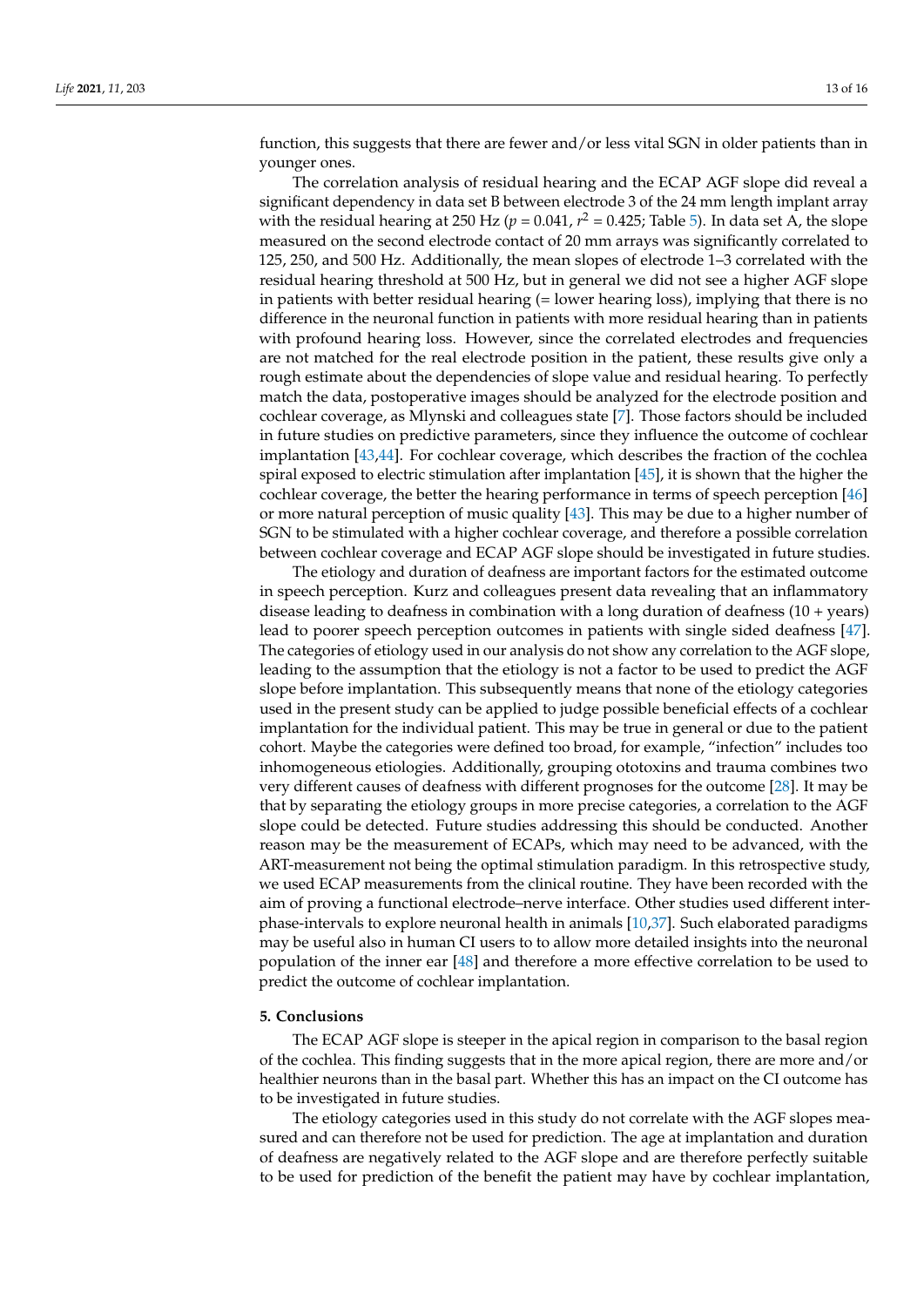since a prediction about the neuronal health status is possible. By this, our study supports the conviction of the CI community that an early implantation is crucial for its success. The consequence should be that patients should be cochlear implanted as early in life and as soon as possible after hearing loss.

**Author Contributions:** Conceptualization: L.G. and V.S.; methodology: L.G. and V.S.; formal analysis: K.K.; investigation: L.G., V.S., and K.K.; resources: T.L.; data curation: L.G. and K.K.; writing original draft preparation: V.S. and K.K.; writing—review and editing: K.K., L.G., T.L., and V.S.; visualization: L.G., V.S., T.L., and K.K.; supervision: V.S.; project administration: T.L. and L.G.; funding acquisition: T.L. All authors have read and agreed to the published version of the manuscript.

**Funding:** V.S. was funded by the Deutsche Forschungsgemeinschaft (DFG, German Research Foundation) under Germany's Excellence Strategy EXC 2177/1—"Hearing4all", Hannover, Germany (http://www.hearing4all.eu (accessed on 5 March 2021)).The funder had no role in study design, data collection and analysis, decision to publish, or preparation of the manuscript.

**Informed Consent Statement:** The study was conducted in accordance with the Declaration of Helsinki. Due to the retrospective design, no written information was given to the subjects in the study group. However, only patients who agreed to the general use of their data were selected. All patient data were anonymized prior to the retrospective analysis. The ethics committee of Hannover Medical School (MHH), Germany, approved the use of these patient data for the retrospective study (approval code: 1897–2013).

**Data Availability Statement:** The data presented in this study are available on request from the corresponding author.

**Conflicts of Interest:** The authors declare that there is no conflict of interest.

#### **References**

- 1. WHO. Deafness and Hearing Loss. Fact Sheet. Available online: http://www.who.int/mediacentre/factsheets/fs300/en/ (accessed on 1 February 2021).
- 2. Hoppe, U.; Hocke, T.; Hast, A.; Iro, H. Maximum preimplantation monosyllabic score as predictor of cochlear implant outcome. *HNO* **2019**, *67*, 62–68. [CrossRef]
- 3. Shearer, A.E.; Eppsteiner, R.W.; Frees, K.; Tejani, V.; Sloan-Heggen, C.M.; Brown, C.; Abbas, P.; Dunn, C.; Hansen, M.R.; Gantz, B.J.; et al. Genetic variants in the peripheral auditory system significantly affect adult cochlear implant performance. *Hear. Res.* **2017**, *348*, 138–142. [CrossRef]
- 4. Hall, R.D. Estimation of surviving spiral ganglion cells in the deaf rat using the electrically evoked auditory brainstem response. *Hear. Res.* **1990**, *49*, 155–168. [CrossRef]
- 5. Vink, H.A.; van Dorp, W.C.; Thomeer, H.G.X.M.; Versnel, H.; Ramekers, D. BDNF Outperforms TrkB Agonist 7,8,3'-THF in Preserving the Auditory Nerve in Deafened Guinea Pigs. *Brain Sci.* **2020**, *10*, 787. [CrossRef]
- 6. Dziemba, O.C.; Aristeidou, A.; Brill, S. Slope of electrically evoked compound action potential amplitude growth function is site-dependent. *Cochlear Implants Inter.* **2020**, 1–12. [CrossRef] [PubMed]
- 7. Mlynski, R.; Lusebrink, A.; Oberhoffner, T.; Langner, S.; Weiss, N.M. Mapping cochlear duct length to electrically evoked compound action potentials in cochlear implantation. *Otol. Neurotol. Off. Publ. Am. Otol. Soc. Am. Neurotol. Soc. Eur. Acad. Otol. Neurotol.* **2021**, *42*, e254–e260.
- 8. Brill, S.; Muller, J.; Hagen, R.; Moltner, A.; Brockmeier, S.-J.; Stark, T.; Helbig, S.; Maurer, J.; Zahnert, T.; Zierhofer, C.; et al. Site of cochlear stimulation and its effect on electrically evoked compound action potentials using the MED-EL standard electrode array. *Biomed. Eng. Online* **2009**, *8*, 40. [CrossRef]
- 9. Jahn, K.N.; Arenberg, J.G. Identifying cochlear implant channels with relatively poor electrode-neuron interfaces using the electrically evoked compound action potential. *Ear Hearing* **2020**, *41*, 961–973. [CrossRef]
- 10. Pfingst, B.E.; Hughes, A.P.; Colesa, D.J.; Watts, M.M.; Strahl, S.B.; Raphael, Y. Insertion trauma and recovery of function after cochlear implantation: Evidence from objective functional measures. *Hearing Res.* **2015**, *330*, 98–105. [CrossRef] [PubMed]
- 11. Spoendlin, H. Retrograde degeneration of the cochlear nerve. *Acta Otolaryngol.* **1975**, *79*, 266–275. [CrossRef] [PubMed]
- 12. Versnel, H.; Agterberg, M.J.; de Groot, J.C.; Smoorenburg, G.F.; Klis, S.F. Time course of cochlear electrophysiology and morphology after combined administration of kanamycin and furosemide. *Hear. Res.* **2007**, *231*, 1–12. [CrossRef] [PubMed]
- 13. Glueckert, R.; Pfaller, K.; Kinnefors, A.; Rask-Andersen, H.; Schrott-Fischer, A. The human spiral ganglion: New insights into ultrastructure, survival rate and implications for cochlear implants. *Audiol. Neurotol.* **2005**, *10*, 258–273. [CrossRef]
- 14. Nadol, J.B.; Young, Y.S.; Glynn, R.J. Survival of spiral ganglion-cells in profound sensorineural hearing-loss—Implications for cochlear implantation. *Annals. Otol. Rhinol. Laryngol.* **1989**, *98*, 411–416. [CrossRef]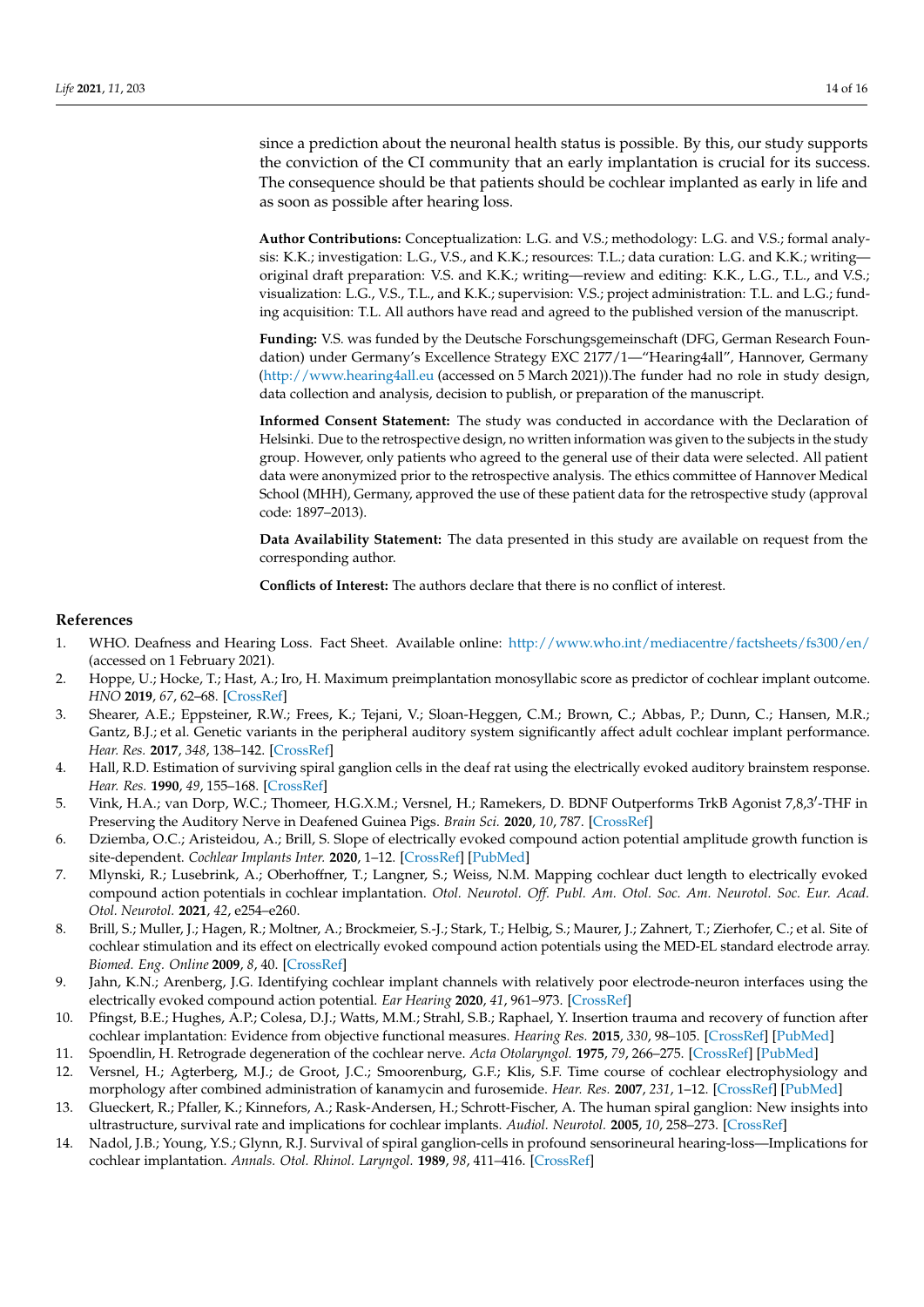- 15. Landry, T.G.; Fallon, J.B.; Wise, A.K.; Shepherd, R.K. Chronic neurotrophin delivery promotes ectopic neurite growth from the spiral ganglion of deafened cochleae without compromising the spatial selectivity of cochlear implants. *J. Comp. Neurol.* **2013**, *521*, 2818–2832. [CrossRef]
- 16. Seyyedi, M.; Nadol, J.B. Intracochlear Inflammatory response to cochlear implant electrodes in humans. *Otol. Neurotol.* **2014**, *35*, 1545–1551. [CrossRef]
- 17. Shepherd, R.K.; Coco, A.; Epp, S.B.; Crook, J.M. Chronic depolarization enhances the trophic effects of brain-derived neurotrophic factor in rescuing auditory neurons following a sensorineural hearing loss. *J. Comp. Neurol* **2005**, *486*, 145–158. [CrossRef]
- 18. Shibata, S.B.; Cortez, S.R.; Beyer, L.A.; Wiler, J.A.; Di Polo, A.; Pfingst, B.E.; Raphael, Y. Transgenic BDNF induces nerve fiber regrowth into the auditory epithelium in deaf cochleae. *Exp. Neurol.* **2010**, *223*, 464–472. [CrossRef]
- 19. Fayad, J.N.; Linthicum, F.H., Jr. Multichannel cochlear implants: Relation of histopathology to performance. *Laryngoscope* **2006**, *116*, 1310–1320. [CrossRef] [PubMed]
- 20. Xu, H.X.; Kim, G.H.; Snissarenko, E.P.; Cureoglu, S.; Paparella, M.M. Multi-channel cochlear implant histopathology: Are fewer spiral ganglion cells really related to better clinical performance? *Acta Otol.-Laryngol.* **2012**, *132*, 482–490. [CrossRef] [PubMed]
- 21. Brown, C.J.; Abbas, P.J.; Gantz, B.J. Preliminary experience with neural response telemetry in the nucleus CI24M cochlear implant. *Am. J. Otol.* **1998**, *19*, 320–327. [PubMed]
- 22. He, S.; Teagle, H.F.B.; Buchman, C.A. The Electrically Evoked Compound Action Potential: From Laboratory to Clinic. *Front. Neurosci.* **2017**, *11*, 339. [CrossRef]
- 23. Jakobsen, J.C.; Gluud, C.; Wetterslev, J.; Winkel, P. When and how should multiple imputation be used for handling missing data in randomised clinical trials—A practical guide with flowcharts. *BMC Med. Res. Method.* **2017**, *17*, 162. [CrossRef]
- 24. Scheper, V.; Schmidtheisler, M.; Lasch, F.; von der Leyen, H.; Koch, A.; Schwieger, J.; Büchner, A.; Lesinski-Schiedat, A.; Lenarz, T. Randomized placebo-controlled clinical trial investigating the effect of antioxidants and a vasodilator on overall safety and residual hearing preservation in cochlear implant patients. *Trials* **2020**, *21*, 643. [CrossRef]
- 25. Finley, C.C.; Holden, T.A.; Holden, L.K.; Whiting, B.R.; Chole, R.A.; Neely, G.J.; Hullar, T.E.; Skinner, M.W. Role of electrode placement as a contributor to variability in cochlear implant outcomes. *Otol. Neurotol.: Official Publ. Am. Otol. Soc. Am. Neurotol. Soc. Eur. Academy Otol. Neurotol.* **2008**, *29*, 920–928. [CrossRef]
- 26. Van der Marel, K.S.; Briaire, J.J.; Wolterbeek, R.; Snel-Bongers, J.; Verbist, B.M.; Frijns, J.H.M. Diversity in cochlear morphology and its influence on cochlear implant electrode position. *Ear Hearing* **2014**, *35*, e9–e20. [CrossRef] [PubMed]
- 27. Holden, L.K.; Finley, C.C.; Firszt, J.B.; Holden, T.A.; Brenner, C.; Potts, L.G.; Gotter, B.D.; Vanderhoof, S.S.; Mispagel, K.; Heydebrand, G.; et al. Factors affecting open-set word recognition in adults with cochlear implants. *Ear Hearing* **2013**, *34*, 342–360. [CrossRef]
- 28. Blamey, P.; Artieres, F.; Baskent, D.; Bergeron, F.; Beynon, A.; Burke, E.; Dillier, N.; Dowell, R.; Fraysse, B.; Gallego, S.; et al. Factors affecting auditory performance of postlinguistically deaf adults using cochlear implants: An update with 2251 patients. *Audiol. Neurootol.* **2013**, *18*, 36–47. [CrossRef] [PubMed]
- 29. Würfel, W.; Lanfermann, H.; Lenarz, T.; Majdani, O. Cochlear length determination using Cone Beam Computed Tomography in a clinical setting. *Hear. Res.* **2014**, *316*, 65–72. [CrossRef] [PubMed]
- 30. Yukawa, K.; Cohen, L.T.; Blamey, P.; Pyman, B.C.; Tungvachirakul, V.; O'Leary, S. Effects of insertion depth of cochlear implant electrodes upon speech perception. *Audiol Neurootol* **2004**, *9*, 163–172. [CrossRef]
- 31. Mangado, N.; Pons-Prats, J.; Coma, M.; Mistrik, P.; Piella, G.; Ceresa, M.; Gonzalez Ballester, M.A. Computational Evaluation of Cochlear Implant Surgery Outcomes Accounting for Uncertainty and Parameter Variability. *Front. Physiol.* **2018**, *9*, 498. [CrossRef] [PubMed]
- 32. Fritzsch, B.; Pirvola, U.; Ylikoski, J. Making and breaking the innervation of the ear: Neurotrophic support during ear development and its clinical implications. *Cell Tissue Res.* **1999**, *295*, 369–382. [CrossRef] [PubMed]
- 33. Zilberstein, Y.; Liberman, M.C.; Corfas, G. Inner hair cells are not required for survival of spiral ganglion neurons in the adult cochlea. *J. Neurosci. Off. J. Soc. Neurosci.* **2012**, *32*, 405–410. [CrossRef]
- 34. Shepherd, R.K.; Javel, E. Electrical stimulation of the auditory nerve. I. Correlation of physiological responses with cochlear status. *Hear. Res.* **1997**, *108*, 112–144. [CrossRef]
- 35. Maruyama, J.; Miller, J.M.; Ulfendahl, M. Glial cell line-derived neurotrophic factor and antioxidants preserve the electrical responsiveness of the spiral ganglion neurons after experimentally induced deafness. *Neurobiol Dis.* **2008**, *29*, 14–21. [CrossRef] [PubMed]
- 36. Agterberg, M.J.; Versnel, H.; van Dijk, L.M.; de Groot, J.C.; Klis, S.F. Enhanced survival of spiral ganglion cells after cessation of treatment with brain-derived neurotrophic factor in deafened guinea pigs. *J. Assoc. Res. Otol.* **2009**, *10*, 355–367. [CrossRef] [PubMed]
- 37. Ramekers, D.; Versnel, H.; Strahl, S.B.; Smeets, E.M.; Klis, S.F.L.; Grolman, W. Auditory-nerve responses to varied inter-phase gap and phase duration of the electric pulse stimulus as predictors for neuronal degeneration. *J. Association Res. Otolaryngol. JARO* **2014**, *15*, 187–202. [CrossRef] [PubMed]
- 38. Grill, W.M.; Norman, S.E.; Bellamkonda, R.V. Implanted neural interfaces: Biochallenges and engineered solutions. *Annu. Rev. Biomed. Eng.* **2009**, *11*, 1–24. [CrossRef]
- 39. Zimmermann, C.E.; Burgess, B.J.; Nadol, J.B., Jr. Patterns of degeneration in the human cochlear nerve. *Hearing Res.* **1995**, *90*, 192–201. [CrossRef]